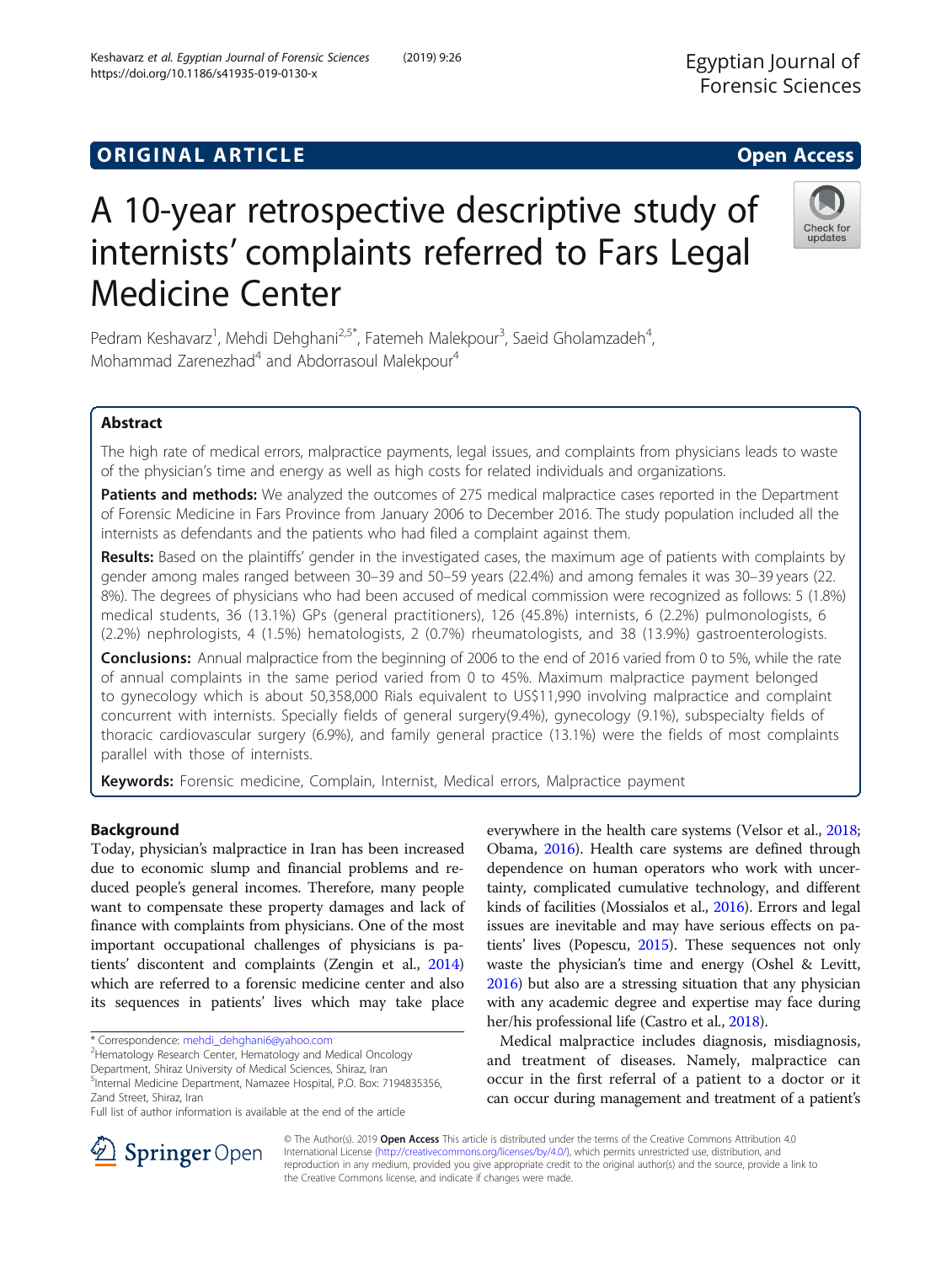problem or disease (Gaither & Copp, [2016\)](#page-5-0). In other words, malpractice is a failure and lack of competence and knowledge of physicians in the diagnosis and treatment in a standard level (Jimenez-Corona et al., [2006](#page-5-0)). Medical malpractice includes different types as lack of skill, lack of respect to the governmental system, imprudence, and inconsiderateness. Lack of skill can result from being amateur and inexperienced, or insufficient boon from medical knowledge and updated medical sciences (Traina, [2009](#page-5-0)). Lack of respect to the governmental system means disregarding of established rules by the ministry of health and/ or health deputy which can occur due to negligence or incompetence (King & Crewe, [2014](#page-5-0)). Imprudence is defined as giving up an action due to negligence, delinquency, and forgetfulness (Hamilton, [2016\)](#page-5-0). In fact, it means that a person has done something that should not be done (Arhan et al., [2009\)](#page-5-0). Inconsiderateness means lack of awareness of a physician of an obligation which he/she did not perform (Nakanishi, [2014](#page-5-0)). In the case of an error, patients tend to learn about a medical error if it happens or they want to know the cause of complication, and acquire ways to prevent its recurrence (Madea & Preuß, [2009](#page-5-0)).

Nowadays, the rate of dissatisfaction and complaints of the patients is increasing despite physicians and therapeutic staff's efforts and use of available facilities (Friele et al., [2015\)](#page-5-0). According to the statistics of the USA, in 1970, 3 to 4% complaints were recorded against physicians. In 1980, this rate increased to 20%, and in the year 1990, it reached to 25% (Dyrbye & Shanafelt, [2016](#page-5-0); Kermode-Scott, [2005](#page-5-0)). Also, 11 states of the USA show that the data of medical malpractices since 1993 to 2002 increased by 18%. In Italy, the hospitals were against claims of medical malpractice beside physicians in offices. Yet, the number of confirmed cases has been declared about mistreatments of physicians in private offices more than those working in hospitals specially for esthetic medicine (Dyrbye & Shanafelt, [2016](#page-5-0)). In most cases, autopsy proves that medical malpractice has not taken place and also there is no real scientific connection between the suspect misuse and the patient death (Casali et al., [2014](#page-5-0)).

Malpractice in Iran has increased as economic condition has worsened and economic and financial sanctions have been imposed against the government by other countries. On the other hand, in Iran there are not widespread studies in the case of internal medical malpractice field, so this study aimed to estimate the magnitude of the internal malpractice field and its five related subspecialties and also other fields' specialists that receive complaints simultaneously.

# Patients and methods

#### Study sites

We analyzed the outcomes of 275 medical malpractice cases reported in the Department of Forensic Medicine in

Fars Province between January 2006 and December 2016. Inclusion criteria in this study were all the internists as defendants, patients who had filed a complaint against them, and all cases that reached a definite result at this interval. Cases which had not yet been resolved or had not yet been issued at this period were excluded from this study.

This research was designed to be a retrospective descriptive case study, focusing on cases like the type of malpractice, the percentage and amount of malpractice paid damage, the type of initial reference of the plaintiff to the health center, and the place of death. Data were classified into six categories based on the specialties and subspecialties: internist, gastroenterology, nephrology, endocrinology, rheumatology, oncology, and other specialties and physicians against whom there were complaints simultaneously with internists.

Demographic characteristics of patients, including sex, age, and educational level, were recorded. Then, the main cause of the claims and the type of the defect were tabulated. Types of medical malpractice were classified as follows: (1) inconsiderateness, (2) imprudence, (3) lack of skill, and (4) lack of respect to the governmental system due to negligence or incompetence (Beigi et al., [2015](#page-5-0)).

#### Statistical analysis

Collected data were analyzed in SPSS software version 19.0. Figures and tables were used to express the descriptive results. Data were presented as mean ± standard deviation (SD) and frequencies as percentages (%).

#### Ethics

Human dignity, confidentiality of individuals' information, and also commitment to Helsinki Ethics have been respected throughout the study. The executive protocol of this study was confirmed by the ethics committee of Shiraz University of Medical Sciences, and investigation of the cases was conducted at Fars Forensic Medicine due to the confidentiality of the cases; also, the secrecy tenet was respected throughout the study.

#### Results

Based on the plaintiffs' sexuality in the investigated cases, the frequency of male plaintiffs was 147 cases (53.4%) and female plaintiffs was 127 cases (46.1%); in 1 case (0.3%), sex was not recorded. Maximum age range of the patients with complaints by sex in males was 30– 39 and 50–59 years ( $n = 23$ , 11.25%) and in females it was 30–39 years (11.45%) (Fig. [1](#page-2-0)).

Among the 275 cases of the complaints against internists and aforementioned subspecialists, minimum cases and commissions belonged to the year 2007 ( $n = 5$ , 1.8%) and maximum commissions of complaints belonged to the year 2014 ( $n = 114, 41.5\%$ ) (Fig. [2\)](#page-2-0). Also, the maximum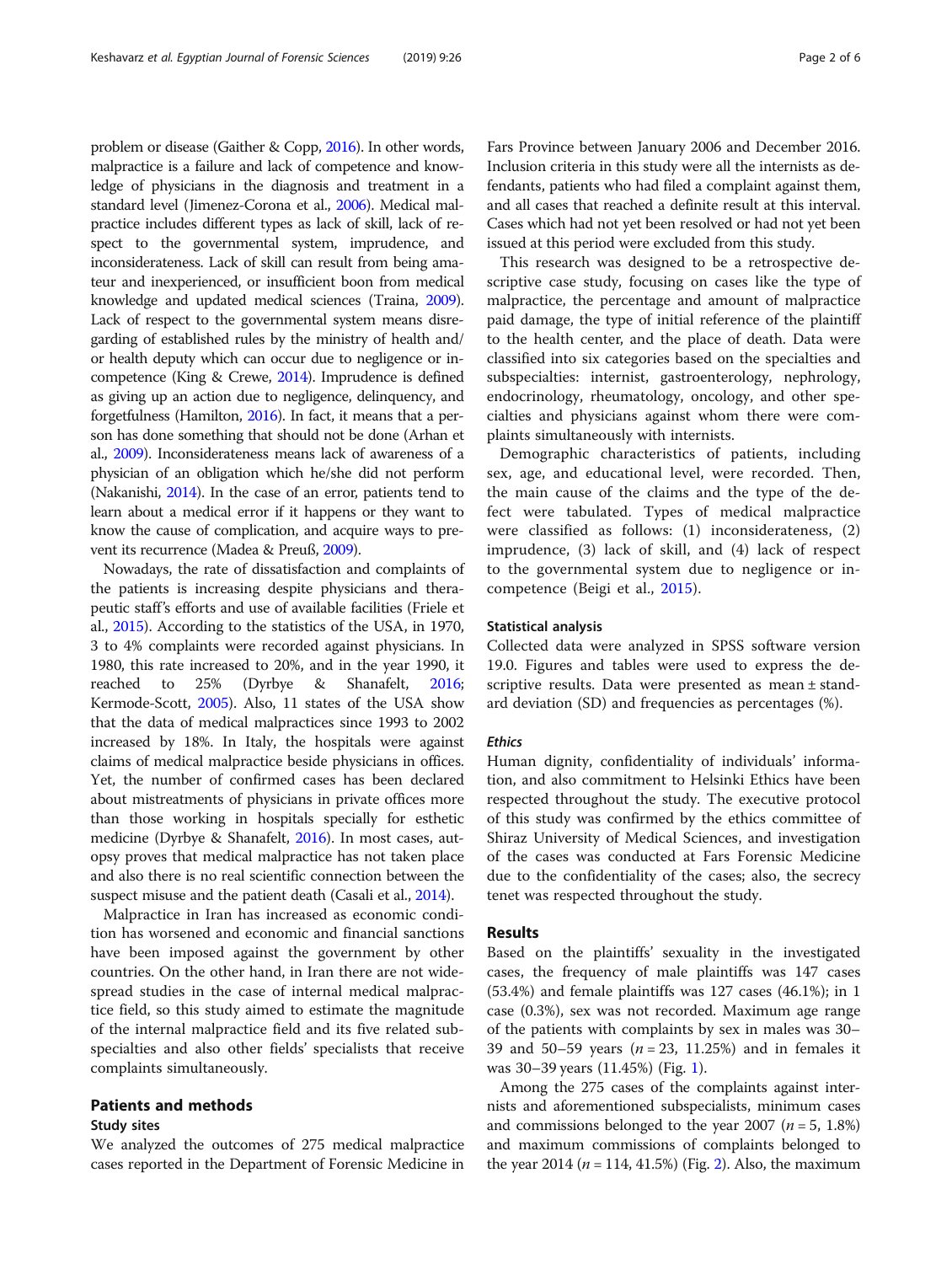<span id="page-2-0"></span>

age range of complaints in male was more than 90 years which was one person (0.7%) and there was no similar case in females (Fig. 2). The frequency of the plaintiffs' education was as follows: 29 cases (11%) illiterate, 73 cases (27%) elementary school, 55 cases (20%) middle school, 44 cases (16%) diploma, 23 cases (8%) associate degree, 27 cases (10%) bachelor, 4 cases (1%) master's degree, 9 cases (3%) doctorate, and in 11 cases, the plaintiffs' education was not recorded. Among these 275 cases, 64 cases (23%) were single and 210 cases (76%) were married, and in 1 case, the marital status was not recorded.

Among the 275 investigated cases, the situation of the plaintiff which occurred after malpractice (according to their first referral for their compliant) included the following: 189 cases (68.7%) death, 39 (14.2%) malformation, 42 (15.3%) recovering, and 4 cases (1.8%) recovered.

Frequency distribution and type of plaintiff's primary reference to the therapeutic center according to the

situation of the plaintiff were as follows: 249 cases of all cases (90.5%) emergency approach, 16 cases (5.8%) outpatient approach, and 10 cases (3.6%) active or selective approach (Table [1](#page-3-0)). In the investigation of 275 cases, the types of malpractice were recognized as follows: 163 cases (59.3%) of inconsiderateness, 37 cases (13.5%) of imprudence, 50 cases (18.2%) of lack of skill, 19 cases (6.9%) of lack of respect to the governmental system, and in 6 cases (2.2%), and 2 types of malpractice happened simultaneously.

Based on 275 cases of the malpractice, the frequency of different types of specialty and academic degree of physicians who were complained about in the medical commission were recognized as follows: 5 (1.8%) medical interns, 36 (13.1%) GPs (general practitioner), 126 (45.8%) internists, 6 (2.2%) pulmonologists, 6 (2.2%) nephrologists, 4 (1.5%) hematologists, 2 (0.7%) rheumatologists, and 38 (13.9%) gastroenterologists. Specialty

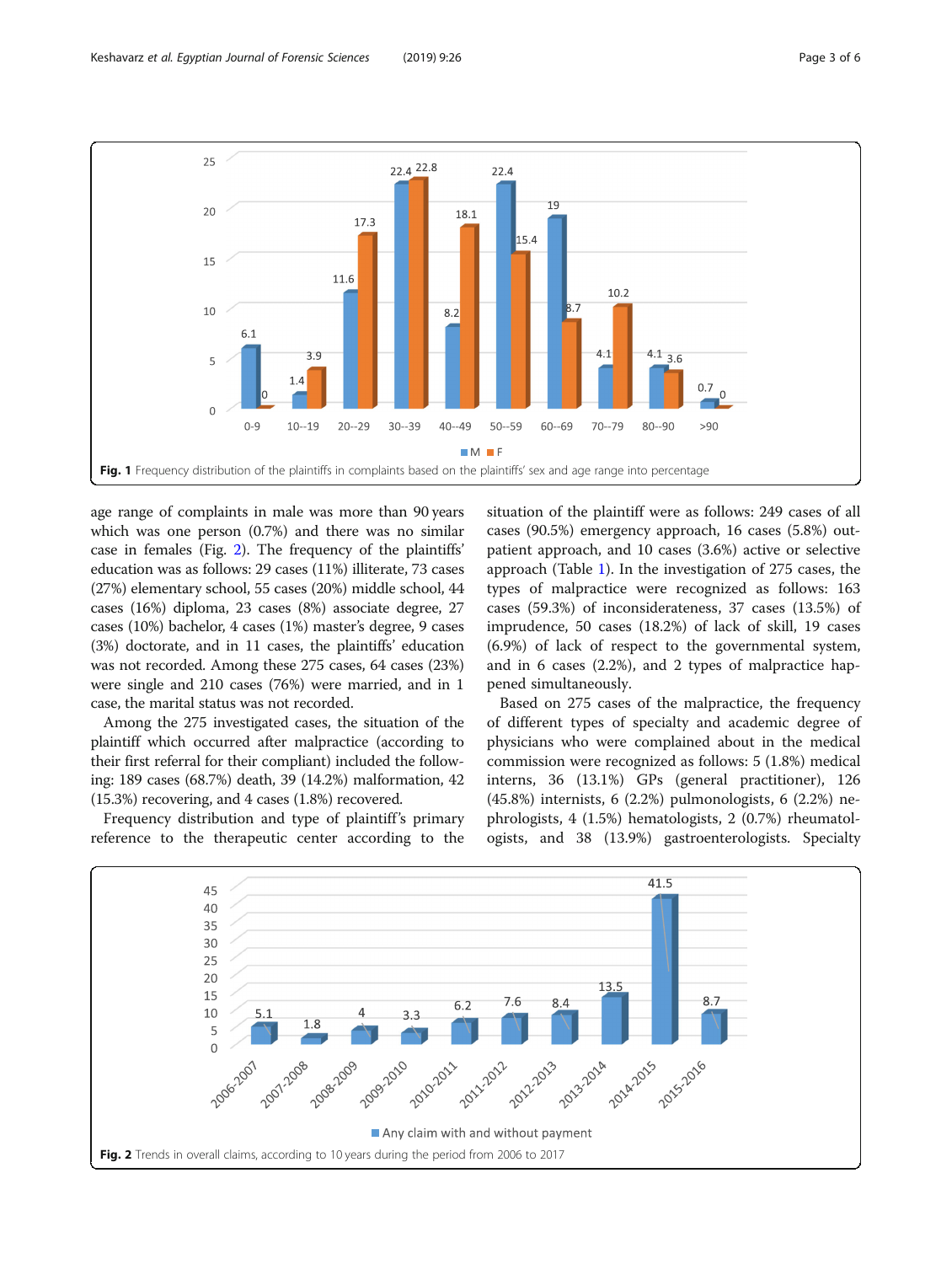<span id="page-3-0"></span>Table 1 Frequency distribution and type of plaintiff's primary reference to the therapeutic center according to the situation of the plaintiff

|              | <b>FMS</b> | Outpatient | Active*    | Total       |
|--------------|------------|------------|------------|-------------|
| Death        | 183(66.5%) | $3(1.1\%)$ | $3(1.1\%)$ | 189(68.7%)  |
| Malformation | 30(10.9%)  | $6(2.2\%)$ | $3(1.1\%)$ | 39(14.2%)   |
| Recovering   | 31(11.3%)  | 7(2.5%)    | $4(1.5\%)$ | 42(15.3%)   |
| Recovered    | $5(1.8\%)$ | $O(0.0\%)$ | $0(0.0\%)$ | $5(1.8\%)$  |
| Total        | 249(90.5%) | 16(5.8%)   | 10(3.6%)   | 275(100.0%) |
|              |            |            |            |             |

\*Active means patient's selective approach

EMS emergency medical service

fields of general surgery (9.4%) and gynecology (9.1%) and subspecialty fields of thoracic cardiovascular surgery (6.9%) and family general practice (13.1%) were the fields that had been most complained about simultaneously with internal medicine. Most cases accused of malpractice were family general practitioners that were complained against simultaneously with internists (Table 2). Among 275 suspects, 163 cases (59.2%) were acquittal and 112 cases (40%) convicted of malpractice in the treatment in the final judgment.

#### **Discussion**

The high rate of medical errors, malpractice payments, legal issues, and complaints from physicians leads to waste of the physician's time and energy as well as high costs for related individuals and organizations. With respect to sex among males (53.4%) and females (46.6%), there were no significant differences in the number of the complaints. The most common level of the plaintiffs' education was elementary (27%) and the least common level belonged to master's degree (1%); based on statistical tests, it can be concluded that there was a significant relationship between education and the number of complaints, in such a way that education affects reduction in the number of complaints and we did not find any study with a similar education level. The most frequent complaints were in the year 2014 (41.5%) and the least frequent ones happened in the year 2007 (1.8%). This result is very similar to other studies conducted in Asia such as those of Li et al. and Buken et al. in China and Turkey, and interestingly in Iran, the ascending trend of complaints against physicians is visible (Li et al., [2017](#page-5-0); Büken et al., [2004\)](#page-5-0).

In this study and based on the investigations, educational and public medical centers were at the top in the rate of complaints and this can be due to the old educational curriculum and also lack of medical equipment and facilities. The reason of hospitalization made a significant difference in the number of complaints as the emergency medicine service section dominated 90% of complaints and the most malpractice by physician occurred due to inconsiderateness and negligence (59%), similar to the results of Beigi et al. in Isfahan (Beigi et al., [2015\)](#page-5-0).

Annual malpractice from the beginning of 2006 to the end of 2016 varied between 0 and 5% generally, while the rate of the annual complaints in the same period varied between 0 and 45%, in which in contrast to the results of Studdert et al.'s study in USA (Studdert et al., [2006](#page-5-0)). This rate indicates that the complaints of patients against physicians and therapeutic staff are ascending annually, but the percentage of physician accusations and also paid malpractice payment amount have not significantly increased (Schaffer et al., [2017\)](#page-5-0) (Fig. [3\)](#page-4-0). This result indicates that the most common reason of complaints against physicians during this period is the increasing rate of economic slump and financial problems in Iran which put people under pressure, so finally, people need to meet their needs in other ways such as these complaints.

|  |  | Table 2 Frequency distribution percentage of the plaintiffs' side effect and death according to the type of side effect and death |  |
|--|--|-----------------------------------------------------------------------------------------------------------------------------------|--|
|--|--|-----------------------------------------------------------------------------------------------------------------------------------|--|

|              | Cause of death                                        | Total frequency |
|--------------|-------------------------------------------------------|-----------------|
| Death        | After CABG                                            | 6.1%            |
|              | PTE and lung emboli                                   | 8.3%            |
|              | GI bleeding after colonoscopy, endoscopy, and ERCP    | 13.8%           |
|              | Kidney failure                                        | 5.4%            |
|              | Miss diagnosis                                        | 9%              |
|              | Wrong type blood transfusion                          | 1.4%            |
|              | Others                                                | 16.9%           |
| Side effects | Internal bleeding after surgery                       | 4.3%            |
|              | Acute kidney injury                                   | 3.6%            |
|              | Sepsis after hospital admission                       | 12.3%           |
|              | GI perforation after colonoscopy, endoscopy, and ERCP | 10.5            |
|              | Others                                                | 8.4%            |

CABG coronary artery bypass grafting, PTE pulmonary thromboemboli, ERCP endoscopic retrograde cholangiopancreatography, GI gastrointestinal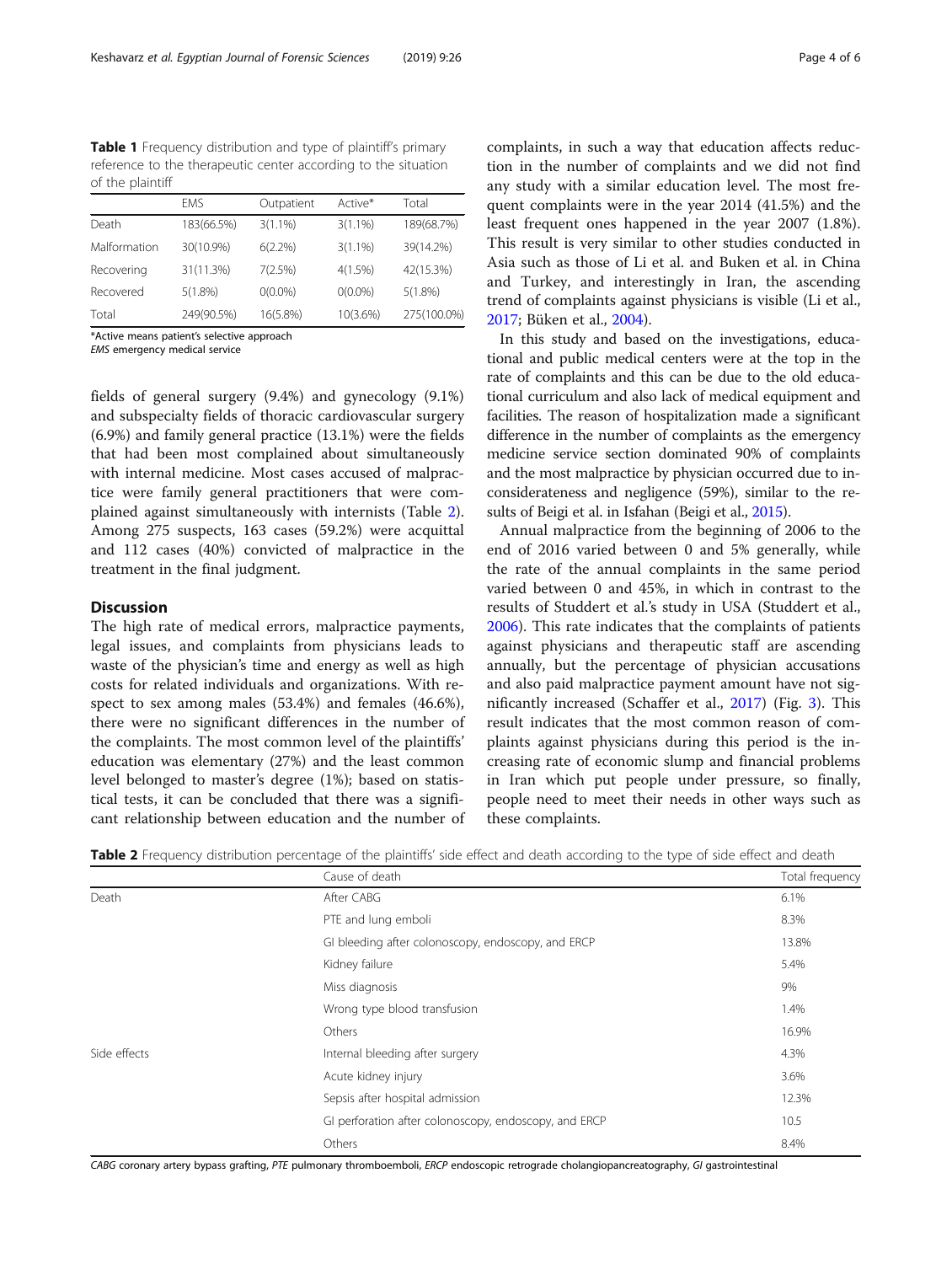<span id="page-4-0"></span>

According to the high ratio of cesarean section (CS) to normal vaginal delivery (NVD) and the high tendency to have children in Iran, "while the government has been working hard to control it but, it has not yet reached the desired result," and also, according to the dangers and complications of CS section, maximum malpractice payment belongs to gynecology for as much as 50,358,000 Rials which equaled to US\$11,990 and general surgery field sustained the minimum amount of malpractice payment which involved malpractice and complaint simultaneously with internists. Among subspecialty fields, the maximum amount of malpractices belonged to gastroenterology for as much as 38,808,000 Rials which equaled to US\$9240, and the most important reason of which is diagnostic treatments as colonoscopy, endoscopy, and endoscopic retrograde cholangiopancreatography (ERCP).

## Conclusion

Annual malpractice which reached a final decision from the beginning of 2006 to the end of 2016 varied from 0 to 5% generally, while the rate of the annual complaints which was registered in the forensic medicine organization in the same period varied between 0 and 45%. Maximum malpractice payment belonged to gynecology for as much as 50,358,000 Rials which equals to US\$11,990 that involved malpractice and complaint simultaneously with internists.

The most prevalent cause of death in complaints was colonoscopy, endoscopy, and ERCP, followed by misdiagnosis. Also, the most prevalent cause of side effects in complaint cases was sepsis and infection after hospital admission in general (Table [2](#page-3-0)).

#### Abbreviations

CABG: Coronary artery bypass grafting; CS: Cesarean section; EMS: Emergency medical service; ERCP: Endoscopic retrograde cholangiopancreatography; GP: General practitioner; GI: Gastrointestinal; NVD: Normal vaginal delivery; PTE: Pulmonary thromboembolism

#### Acknowledgements

The present article was extracted from the thesis written by Pedram Keshavarz and was financially supported by Shiraz University of Medical Sciences (no. 13277).

The author of this study thanks the staff of Fars province general administration of Forensic Medicine for their kind cooperation in gathering data.

#### Funding

There is no funding resource for this study.

#### Availability of data and materials

The sources of data are available if needed.

#### Authors' contributions

Study concept and design was performed by PK and MD. Acquisition of data, analysis, statistical analysis interpretation of data, and drafting of the manuscript were done by PK, SG, and MZ. FM and AM gathered the data. PK and MZ did critical revision of the manuscript for important intellectual content. Administrative, technical, and material support was by PK, and finally, study supervision was performed by MD and SG. All authors read and approved the final manuscript.

#### Authors' information

All authors contributed in this paper and final manuscript was approved by the authors. There is no conflict of interest for authors. Authors had no grant or funding source.

#### Ethics approval and consent to participate

All procedures performed in this study involving human participants were in accordance with the ethical standards of the institutional and/or national research committee and with the 1964 Helsinki Declaration and its later amendments or comparable ethical standards. For this type of study format, consent is not required.

#### Consent for publication

All authors and subjects have declared consent for publication of this study.